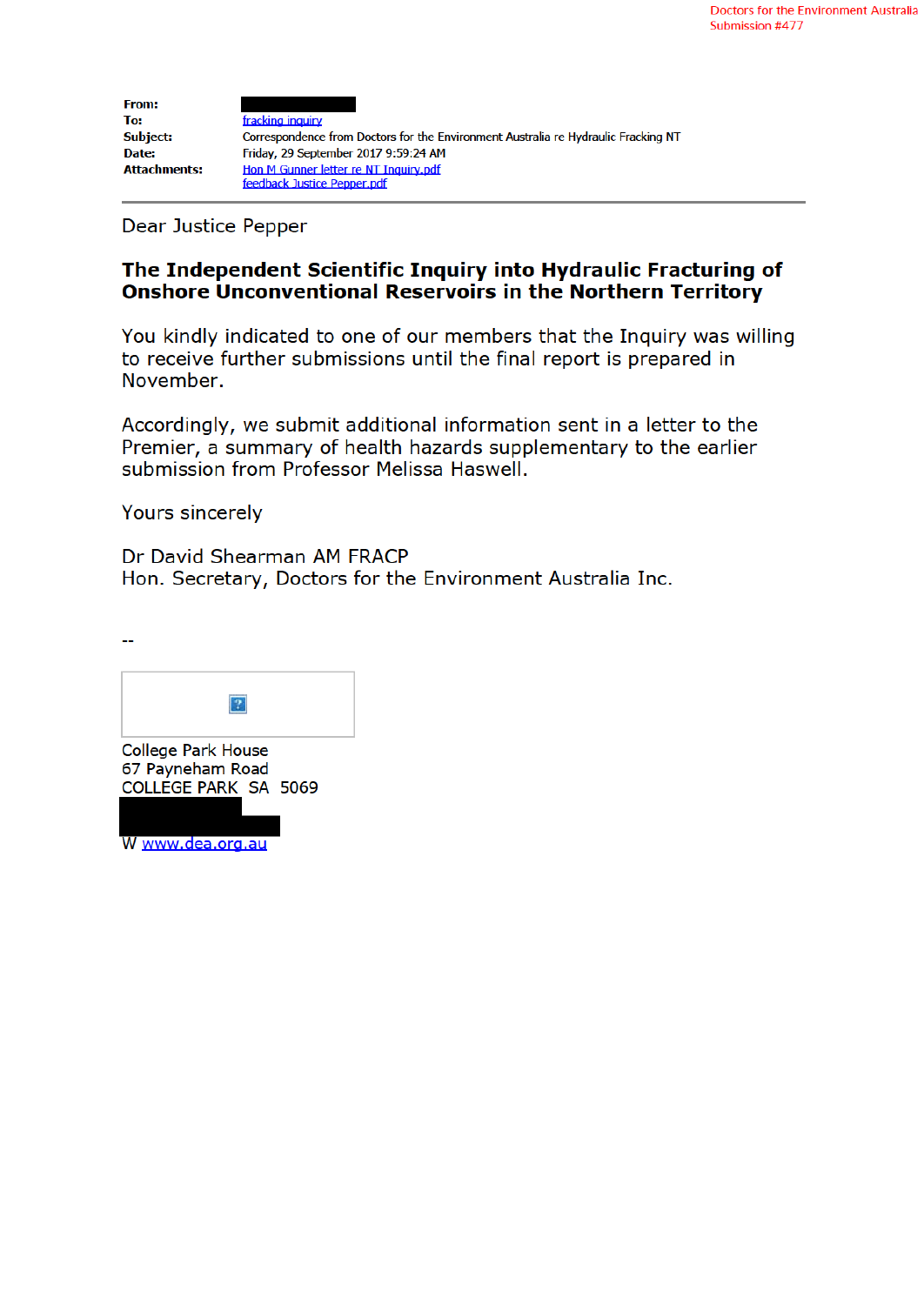

29 September 2017

Hon Michael Gunner MLA Chief Minister of NT GPO Box 3146 DARWIN NT 0801 chief.minister@nt.gov.au

67 Payneham Road College Park SA 5069 P 0422 974 857 E admin@dea.org.au w www.dea.org.au

ABN: 80 178 870 373

Healthy planet, healthy people

Dear Mr Gunner,

## **The Independent Scientific Inquiry into Hydraulic Fracturing of Onshore Unconventional Reservoirs in the Northern Territory**

It is disappointing to see the Australian Prime Minister interfering with state and territory efforts to come to an evidence-based, community-supported resolution on such a critically important issue as the unconventional gas industry. **We commend the scope and process taken by the NT Fracking Inquiry thus far and urge you to continue.** The Inquiry's efforts contrast sharply with views expressed by the Prime Minister, which are neither comprehensive nor appreciative of the complexities of environmental and human health risks involved. His views appear dismissive of the Territory's efforts to make human health and wellbeing a priority in decision-making.

Many health and medical professionals, including members of Doctors for the Environment Australia, have submitted and presented extensive, referenced documentation, from hundreds of studies and expert commentary, to the NT Inquiry on Fracking.

Substantial evidence that this is not a benign industry has accumulated from places where unconventional gas mining has flourished $<sup>1</sup>$  - notably from the United States where now</sup> over 17 million people are living in close proximity to one or more hydraulically-fractured wells $^2$ .

Of particular importance to your jurisdiction is the urgent priority of closing the gap in life expectancy and quality for its Aboriginal citizens. No-one can deny that for remote communities, there is a long way to go to achieve even the most basic environmental qualities that will assist positive change. In the face of this, Doctors for the Environment Australia can see that a fracking industry in the NT would impact most significantly on communities living in remote areas, especially Aboriginal Territorians. Therefore, now is not the time to introduce an industry that is increasingly associated with multiple harms to human health, many of which Aboriginal Territorians **already experience at disproportionate levels** compared to their non-Indigenous counterparts.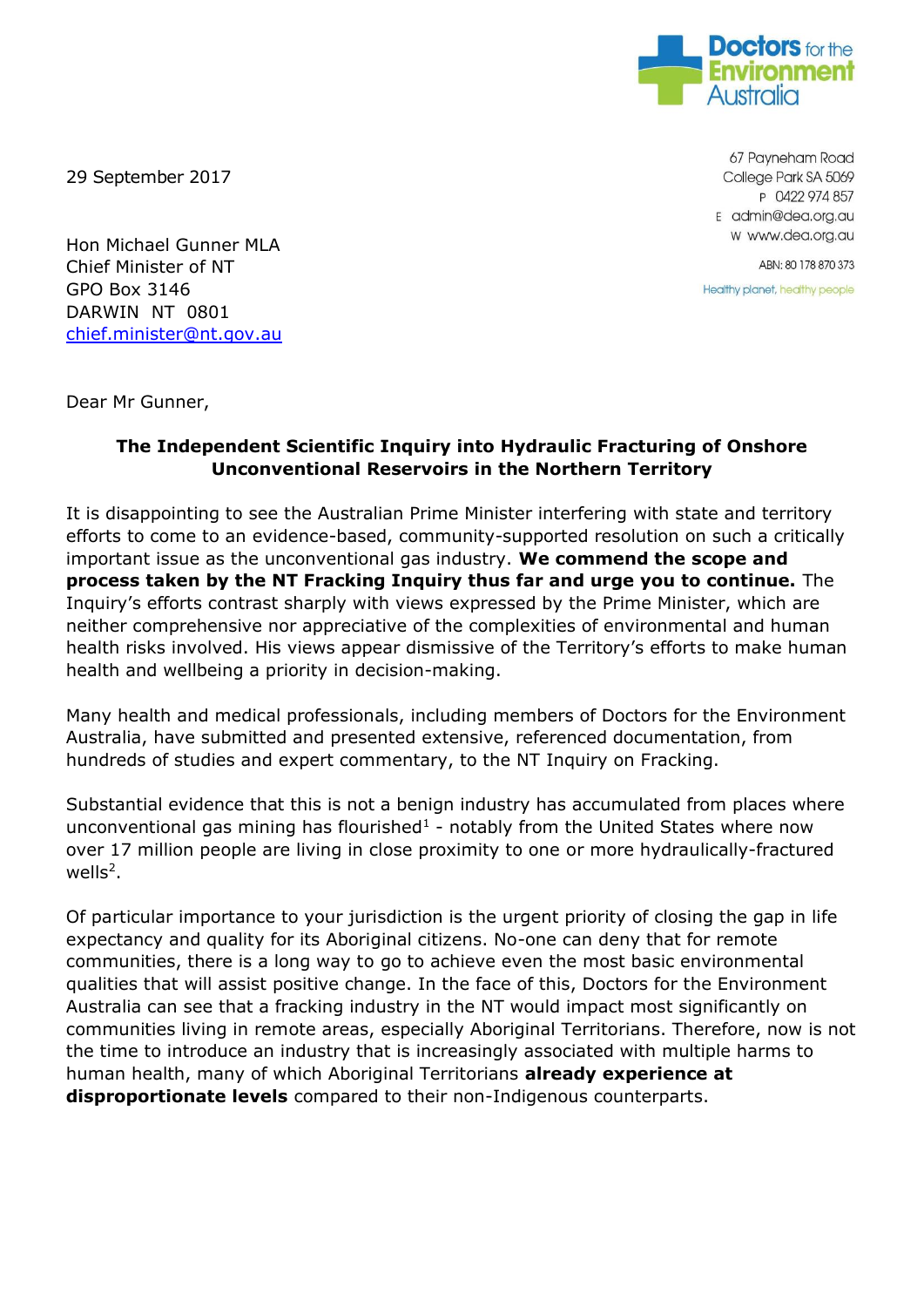Here are a few examples of harms attributable to the unconventional gas industry:

- **asthma exacerbations** and other **respiratory conditions<sup>2</sup>** . Note: Aboriginal hospitalisations for asthma are already two-fold higher; deaths exceed non-Indigenous deaths by threefold
- **hospitalisations** for heart, respiratory and neurological disorders<sup>3</sup>. Note: Aboriginal Territorians already have a 5.9 times higher hospitalisation rates than the rest of the country
- developmental disturbances, **reduced birth weight** and heightened risks to **infants**  and children to toxicological hazards<sup>4</sup>. Note: Aboriginal communities already have lower birth weights and the highest infant mortality rate in the country
- increased **occupational hazards**, including occupational transport deaths and **silicosis**<sup>5</sup> . Note: Aboriginal Territorians already experience devastating, and costly, lung and kidney diseases
- **traffic accidents and diesel exhaust exposure<sup>6</sup>. Note: NT's rate already stands** well above other jurisdictions in traffic fatalities and truck movements, and has heighten exposures to air-borne toxic particles in some regions
- **climate change impacts from mining and combusting methane** including heat waves, water and food insecurity<sup>7</sup>. Note: There is extensive evidence of NT's current and future climate trends and the multiplicity of vulnerabilities facing remote Aboriginal communities
- **distress, division and conflict** within communities, with **loss of mental health**  and wellbeing<sup>8</sup>. Note: Aboriginal people in the NT already have substantially higher rates of hospitalisation for mental health conditions and deaths from suicide.

These conditions already contribute both directly and indirectly to the NT's markedly lower life expectancy, median age at death and higher mortality, compared to other Australian states. This underlying vulnerability, in the absence of a significant guarantee of strong positive, long-lasting offsetting benefits to affected communities and regions, point to a widening gap in health and wellbeing should the unconventional gas industry be allowed to proceed in the NT. The likelihood of an ongoing employment boom for local communities, which offsets these disadvantages, is questionable.

It is time for the Australian federal government to withdraw its misleading narrative about the minimal risks of unconventional gas mining, and to incorporate into its narrative the evidence provided to the NT Inquiry. Mantras of 'protections enshrined in legislation' and 'regulation will prevent and fix everything' are particularly doubtful in an industry that utilises extensive areas of land and substantial quantities of water, while producing huge guantities of hazardous waste<sup>8</sup> and operating out-of-sight and out-of-mind in remote areas. Furthermore, this industry has demonstrated formidable power in influencing some governments to downgrade, or allow them to operate outside of, critical environmental safeguards that are necessary to protect human health.

Perhaps most pressing of all these issues is the enormity of challenges that the NT will face in a warmer world. Already some areas of the NT have experienced 1.5 to 2 degree warming, and the Bureau of Meteorology's climate models (2007, 2013) project that the number of days over  $35^{\circ}$  C will increase from 15.7 days (average between 2000 and 2009) to as many as 227 days in 2070 unless we achieve rapid and aggressive reduction in emissions today<sup>9</sup>. Rapid transition away from coal and gas (which do not differ sufficiently to achieve the change we need<sup>9</sup>) to the cleanest energy choices (solar and wind) offer the best chance for Darwin and the NT to remain liveable within a lifetime.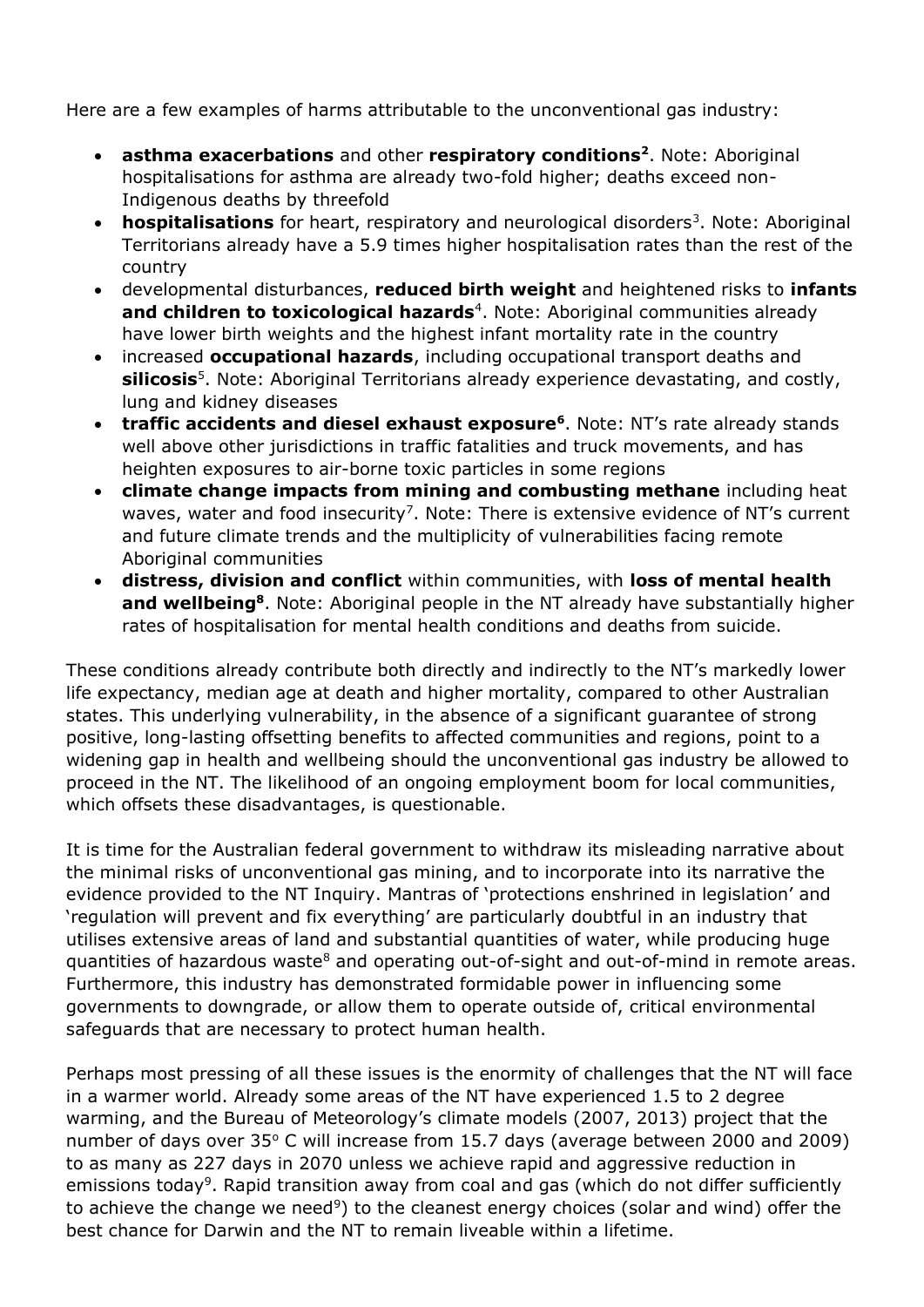We urge the NT government to join the growing leadership on comprehensive ways to mitigate climate change. If this battle is lost, unchecked global warming will dramatically enhance the already high vulnerability of NT citizens to disasters and emergencies, heatrelated illnesses, impaired mental health, and water-, vector- and food-borne diseases.

Transitions from fossil fuels to both small-scale community and large scale solar energy, combined with storage and transmission innovations, offer great health, environmental and climate benefits. These developments will also offer jobs and the potential for stability in electricity prices.

Mutually beneficial win-win situations, such as community and industrial solar initiatives, Caring for Country programs (which have a three-fold benefit over cost), local initiatives to improve house and community infrastructure, art and cultural initiatives and other safe and sustainable vibrant community development opportunities, require courage, communication and persistence. We urge NT leaders to embrace these ideas for reliable benefit to its people.

As doctors we urge the NT to stay on course, resist political pressure, and use evidence and community knowledge to define the best course of action for the health and wellbeing your citizens.

Yours sincerely,

Melina Hasell.

Dr Melissa Haswell Professor of Health Safety and Environment School of Public Health and Social Work, Queensland University of Technology Member, Doctors for the Environment Australia

Quid Lustian

Dr David Shearman AM Emeritus Professor of Medicine, University of Adelaide Hon Secretary, Doctors for the Environment Australia

*Copy to the Hon Justice Rachel Pepper, Chair, Hydraulic Fracturing Taskforce*

Prof Peter Doherty AC Prof Michael Kidd AM Prof David de Kretser AC Prof Stephen Leeder AO Prof Ian Lowe AO Prof Robyn McDermott Prof Hugh Possingham Prof Lawrie Powell AC Prof Fiona Stanley AC Dr Rosemary Stanton OAM Dr Norman Swan

**DEA Scientific Committee** Prof Stephen Boyden AM Prof Emeritus Chris Burrell AO Prof Lidia Morawska Prof Peter Newman AO Prof Emeritus Sir Gustav Nossal AC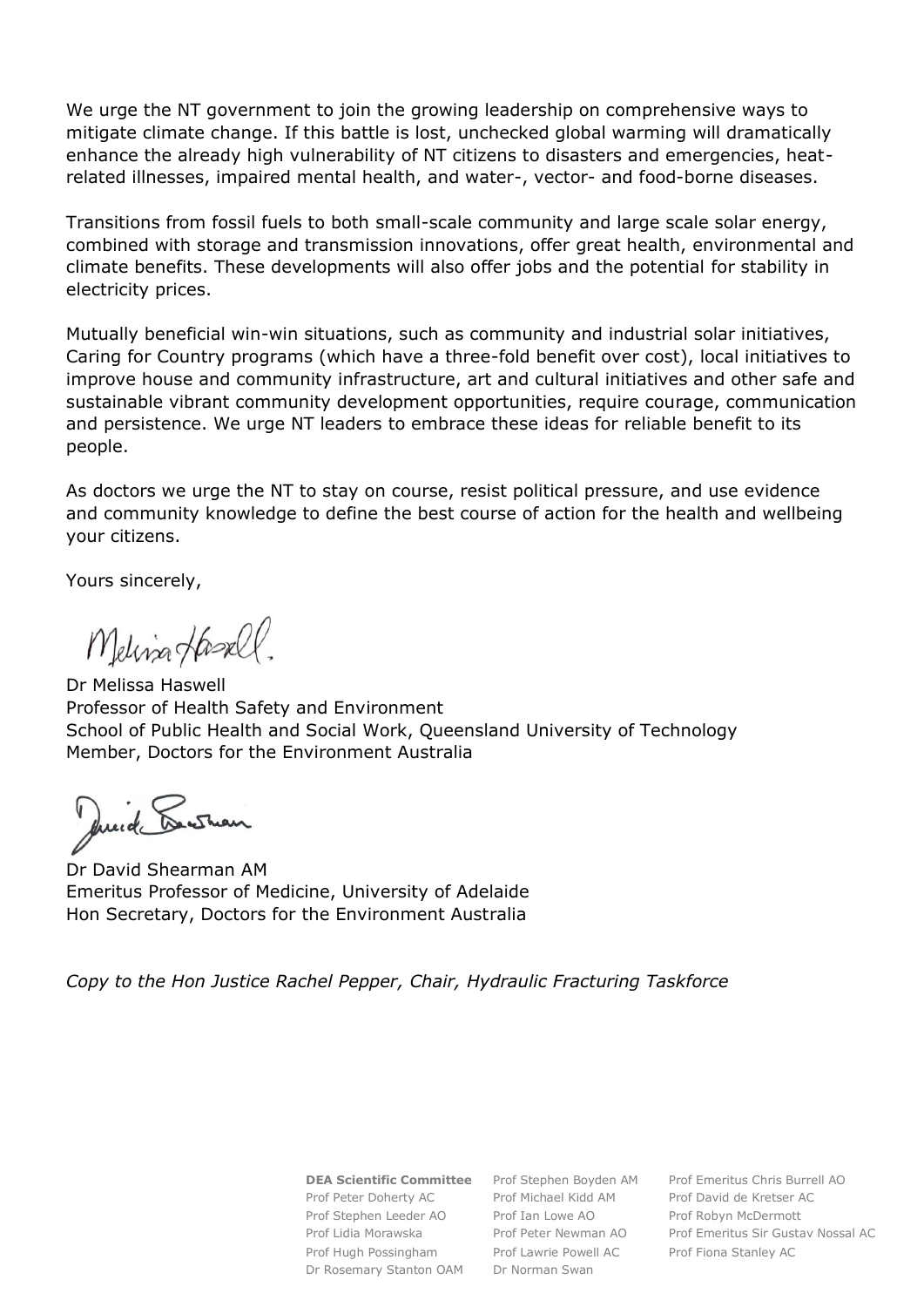# **References**

## **1 - Unconventional gas mining is not a benign industry:**

Hays J, Shonkoff SBC. (2016). Toward an understanding of the environmental and public health impacts of unconventional natural gas development: A categorical assessment of the peer-reviewed scientific literature, 2009-2015. *PLoS ONE* **11:** e0154164. Available: **http://journals.plos.org/plosone/article?id=10.1371/journal.pone.0154164**

Haswell MR, Bethmont A. (2016). Health concerns associated with unconventional gas mining in rural Australia. *Rural and Remote Health* (Internet) **16**: 3825. Available: **http://www.rrh.org.au/articles/subviewnew.asp?ArticleID=3825**

Saunders, PJ, McCoy, D, Goldstein, R, Saunders, AT (2016). A review of the public health impacts of unconventional gas development. *Environmental Geochemistry and Health:* 1-57*.* 

Werner, AK, Vink, S, Watt, K, & Jagals, P. (2015). Environmental health impacts of unconventional natural gas development: A review of the current strength of evidence. *Science of The Total Environment* **505:** 1127-1141.

#### **2 - Asthma exacerbations are linked to shale gas mining and Aboriginal people experience substantially higher asthma and respiratory burdens:**

Rasmussen SG, Ogburn EL, McCormack M, Casey JA, Bandeen-roche K, Mercer DG, et al. (2016). Association between unconventional natural gas development in the Marcellus Shale and asthma exacerbations. Journal of the American Medical Association Internal Medicine **176**(9): 1334-1343.

Tustin, A.W., Hirsch, A.G., Rasmussen, S.G., Casey, J.A., Bandeen-Roche, K., Schwartz, B.S. (2017). Associations between conventional natural gas development and nasal and sinus, migraine headache and fatigue symptoms in Pennsylvania. Environmental Health Perspectives 125: 189-197.

Working Party of the Thoracic Society of Australia and New Zealand, Australasian Sleep Association and Australian Lung Foundation (2006). Respiratory and sleep health in Indigenous Australians. https://www.thoracic.org.au/journal-

publishing/command/download file/id/28/filename/Resp and Sleep Health in Indigenous Australi ans review.pdf

## **3 – Hospitalisations**

Australian Institute of Health and Welfare (2015). Numbers of hospital separations and agestandardised separation rates, by Indigenous status and jurisdiction, and Indigenous : non-Indigenous rate ratios, NSW, Vic, Qld, WA, SA and the NT, 2013-14.

Jemielita T. et al. (2015). Unconventional Gas and Oil Drilling Is Associated with Increased Hospital Utilization Rates. *PLoS ONE* **10**(7): e0131093.doi:10.1371/journal.pone.0131093

Werner, A.K., Cameron, C.M., Watt, K., Vink, S., Jagals, P., Page, A. (2017). Is increasing Coal Seam Gas well development activity associated with increasing hospitalisation rates in Queensland, Australia? An Exploratory Analysis 1995–2011. *International Journal of Environmental Research and Public Health* **14:** 540 doi:10.3390/ijerph14050540

#### **4 – Studies examining potential risks to infants and children**

Australian Institute of Health and Welfare 2014. Birthweight of babies born to Indigenous mothers. Cat. no. IHW 138. Canberra: AIHW.

Casey JA, Savitz DA, Rasmussen SG, Ogburn EL, Pollak J, Mercer DG, et al. (2016). Unconventional natural gas development and birth outcomes in Pennsylvania, USA. *Epidemiology* **27**: 163-172.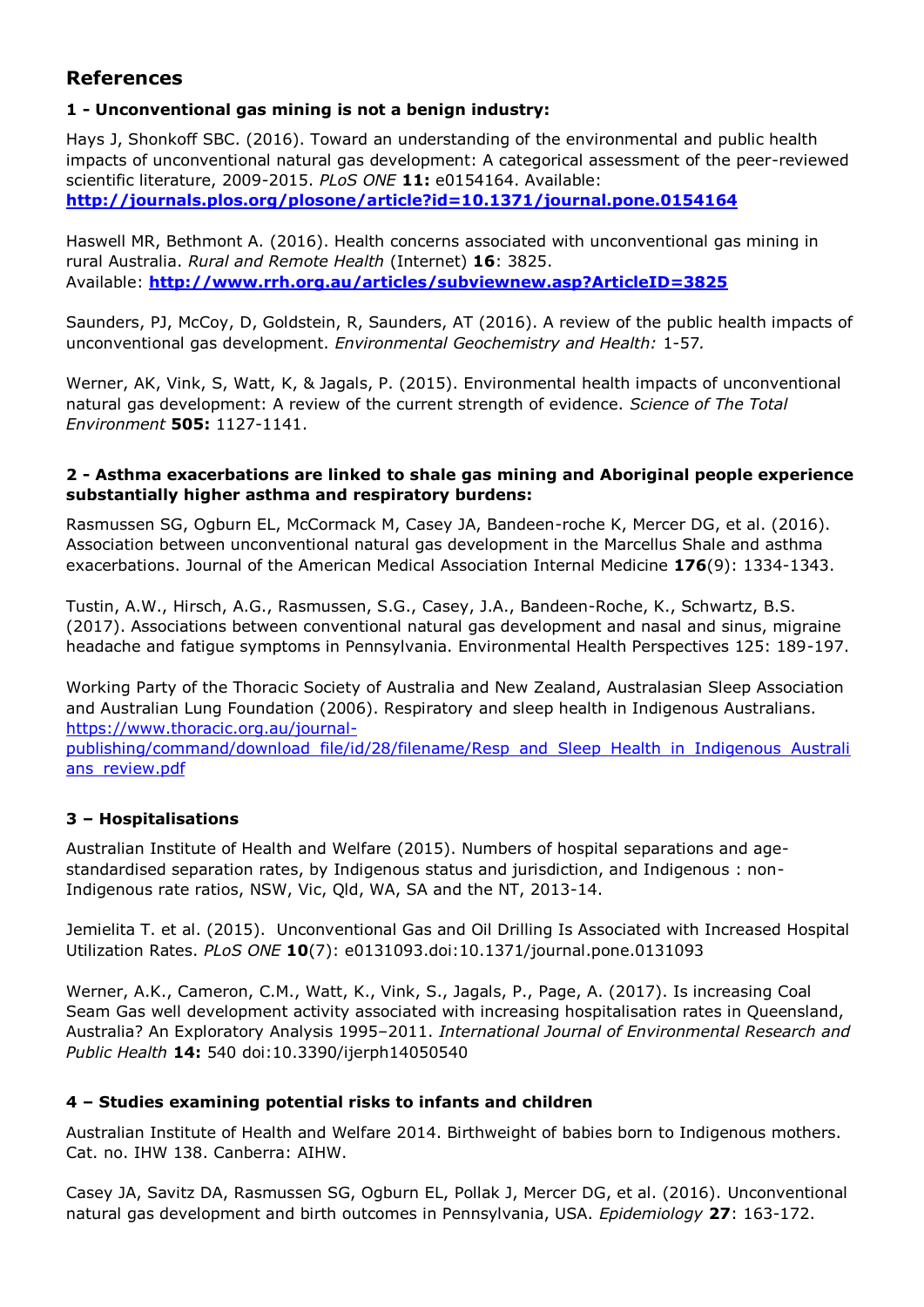Ma ZQ, Sneeringer KC, Liu L, Kuller LH. (20160. Time series evaluation of birth defects in areas with and without unconventional natural gas development. *Journal of Epidemiology and Public Health Reviews* **1**: (2): doi http://dx.doi.org/10.16966/2471-8211.107

McKenzie LM, Guo R, Witter RZ, Savitz DA, Newman LS, Adgate JL. (2014). Birth outcomes and maternal residential proximity to natural gas development in rural Colorado. *Environmental Health Perspectives* **122**(4): 412-417.

Stacy SL, Brink LL, Larkin JC, Sadovsky Y, Golstein, BD, Pitt EO, et al. (2015). Perinatal outcomes and unconventional natural gas operations in Southwest Pennsylvania. *PLoS ONE*; 10:e0126425 doi: 10.1371/journal.pone.0126425

Webb, E., Hays, J., Dyrszka, L., Rodriguez, B., Cox, C., Huffling, K., Bushkin-Bedient, S. (2016). Potential hazards of air pollutant emissions from unconventional oil and natural gas operations on the respiratory health of children and infants. *Reviews on Environmental Health* **31**(2): 225-243.

## **5 – Occupational Hazards**

Australian Institute of Health and Welfare (2015). Numbers and rates of the leading causes of Aboriginal and Torres Strait Islander deaths and Indigenous:non-Indigenous rate ratios, NSW, Qld, WA, SA and the NT, 2013

Esswein, E. J., Breitenstein, M., Snawder, J., Kiefer, M., & Sieber, W. K. (2013). Occupational exposures to respirable crystalline silica during hydraulic fracturing. *Journal of Occupational and Environmental Hygiene* **10**(7): 347-356.

Esswein EJ, Snawder J, King B, Breitenstein M, Alexander-Scott M, Kiefer M. (2014). Evaluation of some potential chemical exposure risks during flowback operations in unconventional oil and gas extraction: preliminary results. *Journal of Occupational and Environmental Hygiene* **11**(10): D174D184. **https://doi.org/10.1080/15459624.2014.933960**

Millerick-May ML, Schrauben S, Reilly MJ, Rosenman KD (2015). Silicosis and chronic renal disease. *American Journal of Industrial Medicine* **58**: 730–736.

Retzer, KD, Hill RD, Pratt SG. (2013). Motor vehicle fatalities among oil and gas extraction workers. *Accident Analysis & Prevention 51* (March 2013), 168–174.

Zrinski, T.M. (2014). Four ways fracking can be dangerous to those who do it. Elsevier Connect: https://www.elsevier.com/connect/four-ways-fracking-can-be-dangerous-for-the-people-who-do-it

## **6 - Road accidents and fatalities and exposure to diesel exhaust far from drilling operations**

Jove, G. et al. (2015). Increased traffic accident rates associated with shale gas drilling in Pennsylvania. *Accident Analysis and Prevention* **74**: 203-209.

McCawley MA. (2017). Does increased traffic flow around development activities represent the major respiratory hazard to neighboring communities?: knowns and unknowns. *Current Opinion in Pulmonary Medicine* **23**: 161–166

Northern Territory Department of Infrastructure and Transport, n.d. Road Traffic Fatalities by state and territory in 2009 and 2010.

Queensland Department of Transport (2016). Delivering heavy vehical safety solutions together. Queensland's Heavy Vehicle Safety Action Plan 2016-18. *Heavy Vehicle Safety Action Plan 2016–18.*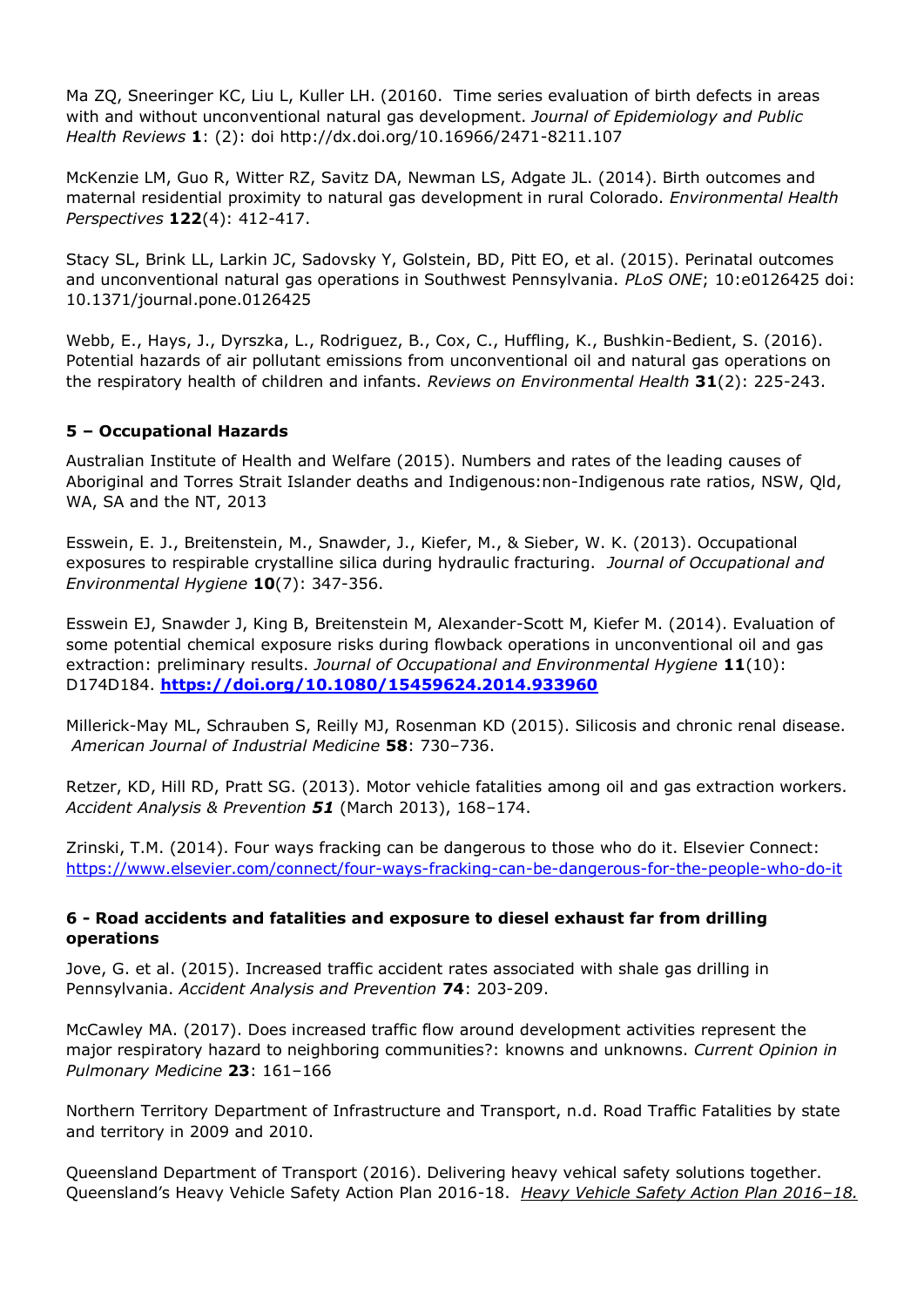## **7 - Psychosocial stress and mental health**

Australian Institute for Health and Welfare (2015). Age-specific hospitalisation reates for mental health-related conditions by Indigenous status, 2012-2013.

Hossain D, Gorman D, Chapelle B, Mann W, Saal R, Penton G. (2013). Impact of the mining industry on the mental health of landholders and rural communities in southwest Queensland. *Australasian Psychiatry* **21**(1): 32-37.

Kriesky, J. (2012). Socioeconomic Change and Human Stress Associated with Shale Gas Extraction. Environmental Health Policy Institute. Accessed by 9th May, 2016 http://www.psr.org/environmentand-health/environmental-health-policy-institute/responses/socioeconomic-change-and-humanstress.html

Morgan MI, Hine DW, Bhullar N, Dunstan DA, Bartik W. (2016). Fracked: Coal seam gas extraction and farmers' mental health. *Journal of Environmental Psychology* **47**: 22-32.

Sherval, M, & Hardiman, K. (2014). Competing perceptions of the rural idyll: responses to threats from coal seam gas development in Gloucester, NSW, Australia. *Australian Geographer*, **45**, 185- 203.

Walton A, McRae R, Leonard R. (2014). CSIRO survey of community wellbeing and responding to change: Western Downs region in Queensland. CSIRO Technical Report [Internet]. CSIRO Australia. Available from: http://www.gisera.org.au/publications/tech reports papers/socioeco-proj-3 community-wellbeing-report.pdf.

#### **8 – Chemicals in fracking wastewater chemicals with potential impacts ranging from endocrine disruption, developmental toxicity to cancer**

Balise VD, Meng C-X, Cornelius-Green JN, Kassotis CD, Kennedy R, Nagel SC (2016). Systematic review of the association between oil and natural gas extraction processes and human reproduction. *Fertility and Sterility* **106**(4): 795-819.

Elliot EG, Ettinger AS, Leaderer BP, Bracken MB, Deziel NC (2017). A systematic evaluation of chemicals in hydraulic fracturing fluids and wastewater for reproductive and developmental toxicity. *Journal of Exposure Science and Environmental Epidemiology* **27**: 90-99.

Elliot EG, Trinh P, Ma X, Leaderer BP, Ward MH, Dezeiel NC (2017). Unconventional oil and gas development and risk of childhood leukemia: Assessing the evidence. *Science of the Total Environment* **578**: 138-147.

Kassotis CD, Tillitt, DE, Lin C, McElroy JA, Nagel SC. (2016). Endocrine-disrupting chemicals and oil and natural gas operations: potential environmental contamination and recommendations to assess complex environmental mixtures. *Environmental Health Perspectives* **124**(3): 256-264.

Webb, E., Bushkin-Bedient, S., Cheng, A., Kassotis, C.D., Balise, V., Nagel, S.C. (2014). Developmental and reproductive effects of chemicals associated with unconventional oil and natural gas operations *Reviews on Environmental Health* **29** (4): 307-318.

## **9 – Climate change contributions by unconventional gas mining and health impacts**

Conley S, Franco G, Faloona I, Blake DR, Peischl J, Ryerson TB (2016). Methane emissions from the 2015 Aliso Canyon blowout in Los Angeles, CA. *Science* **Feb 26**. Available: **http://science.sciencemag.org/content/early/2016/02/25/science.aaf2348** (Accessed 15 March 2016).

Howarth RW (2014). A bridge to nowhere: methane emissions and the greenhouse gas footprint of natural gas. *Energy Science and Engineering* **2**(2): 47-60.